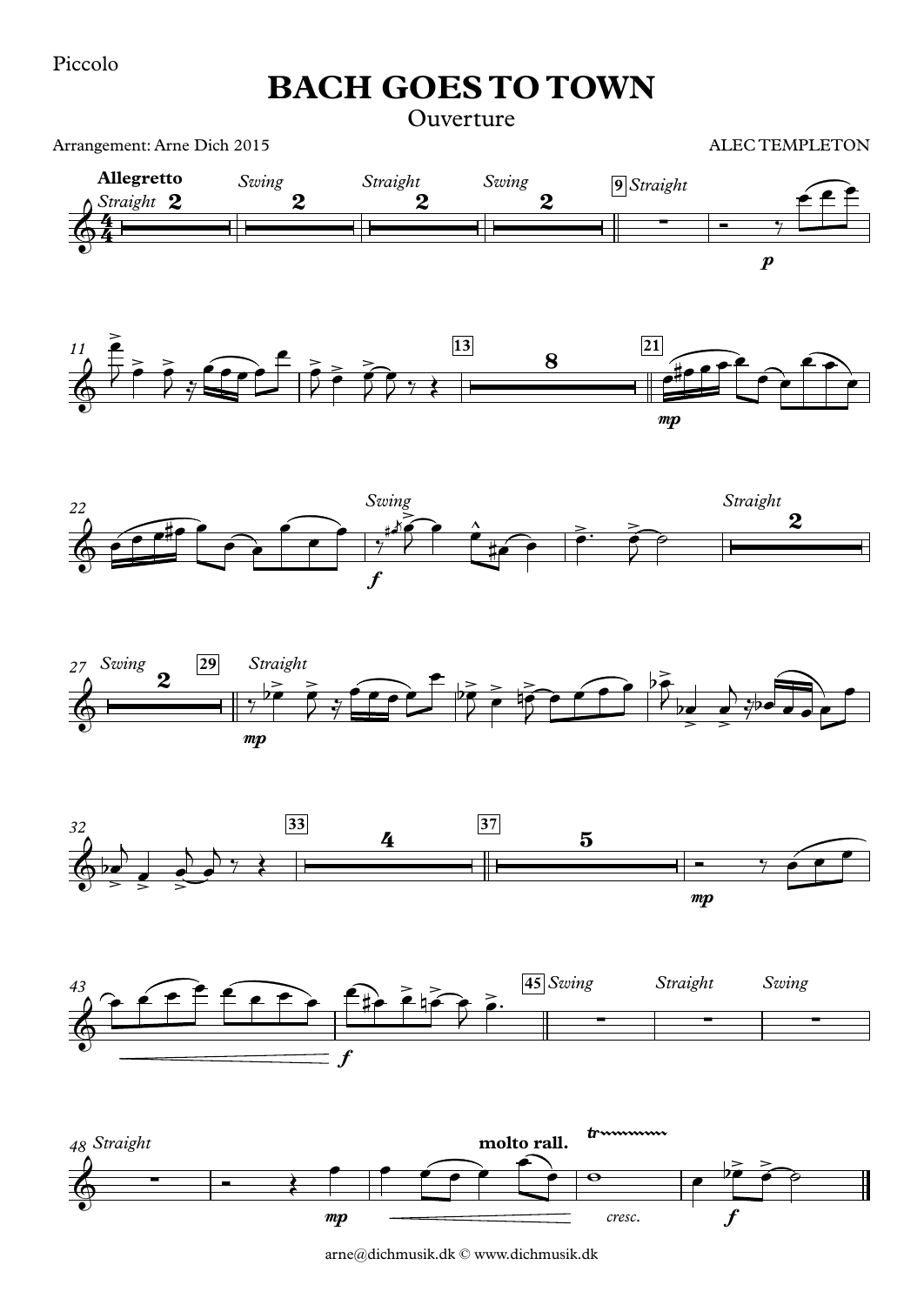















arne@dichmusik.dk © www.dichmusik.dk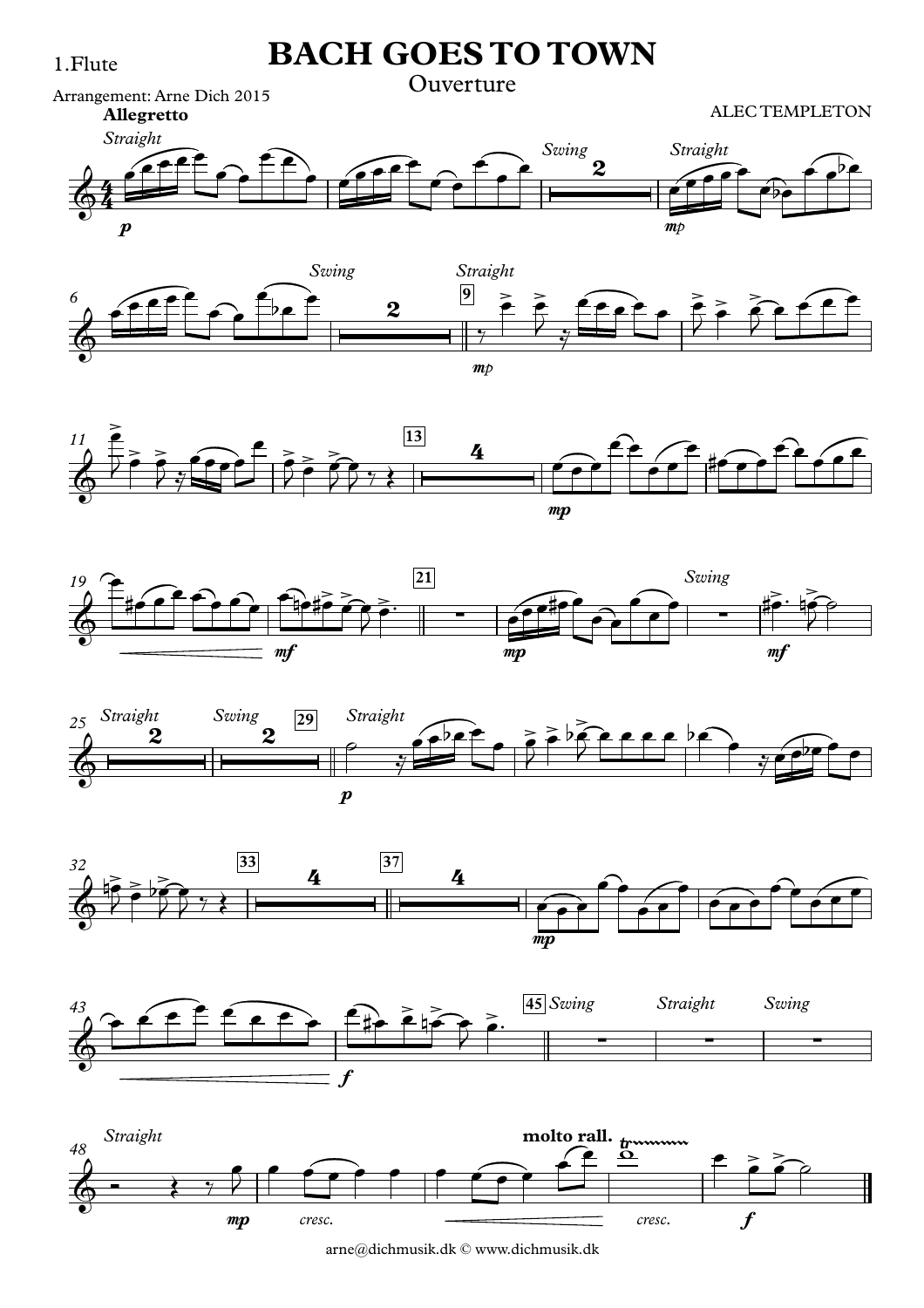#### Ouverture

Arrangement: Arne Dich 2015















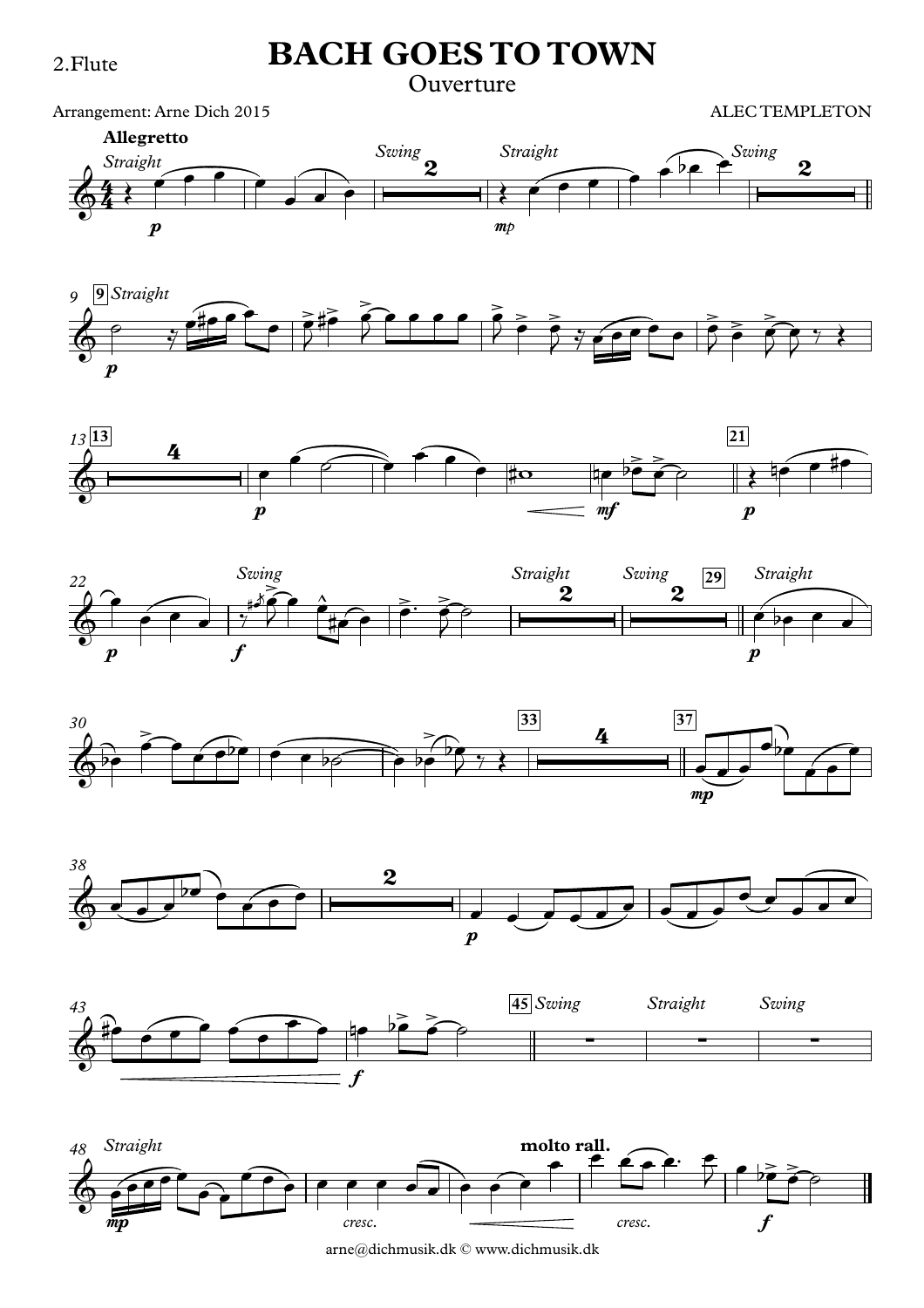Oboe

### **BACH GOES TO TOWN**

### Ouverture

Arrangement: Arne Dich 2015















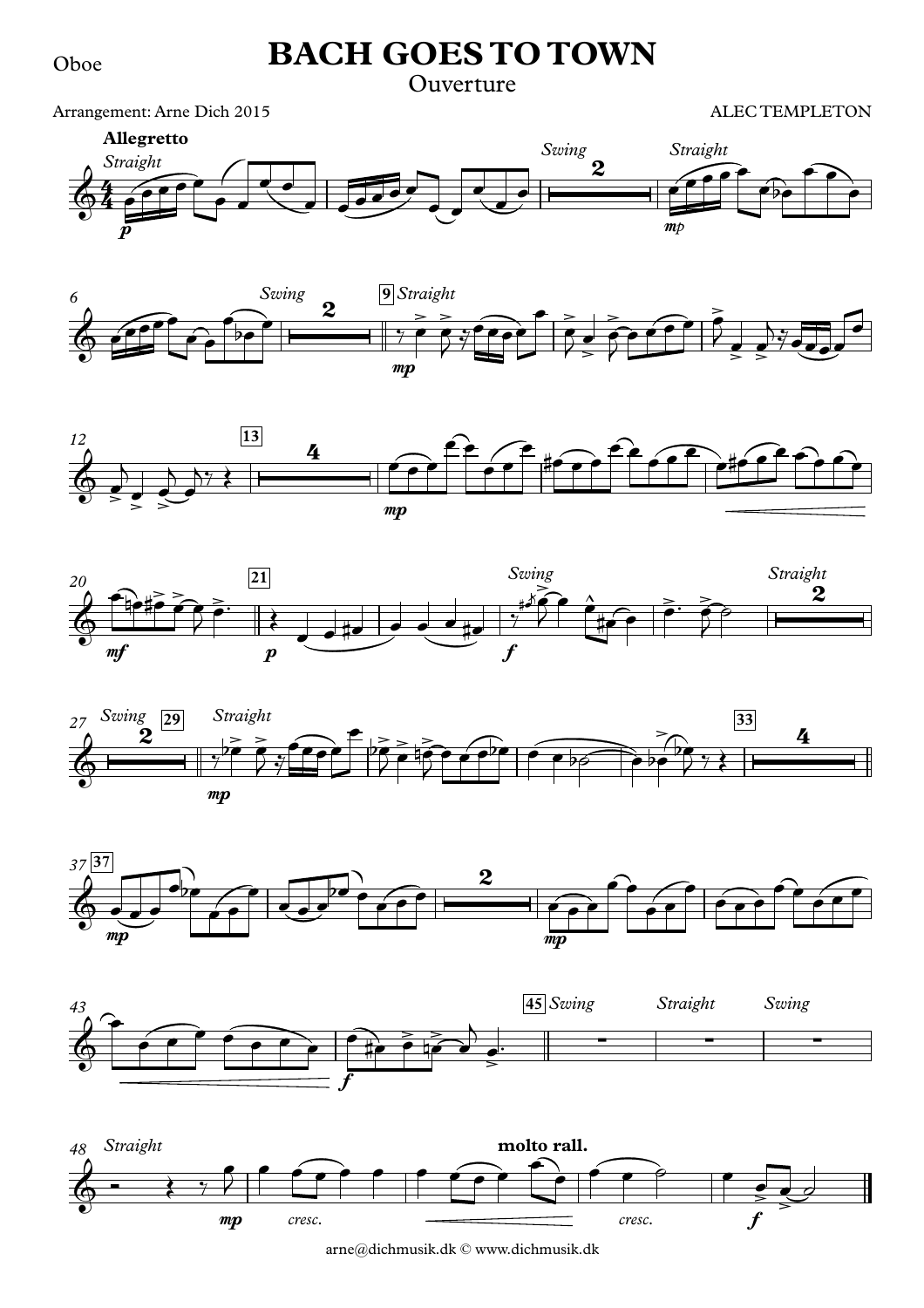Clarinet in Eb

### **BACH GOES TO TOWN**

#### Ouverture

Arrangement: Arne Dich 2015

ALEC TEMPLETON















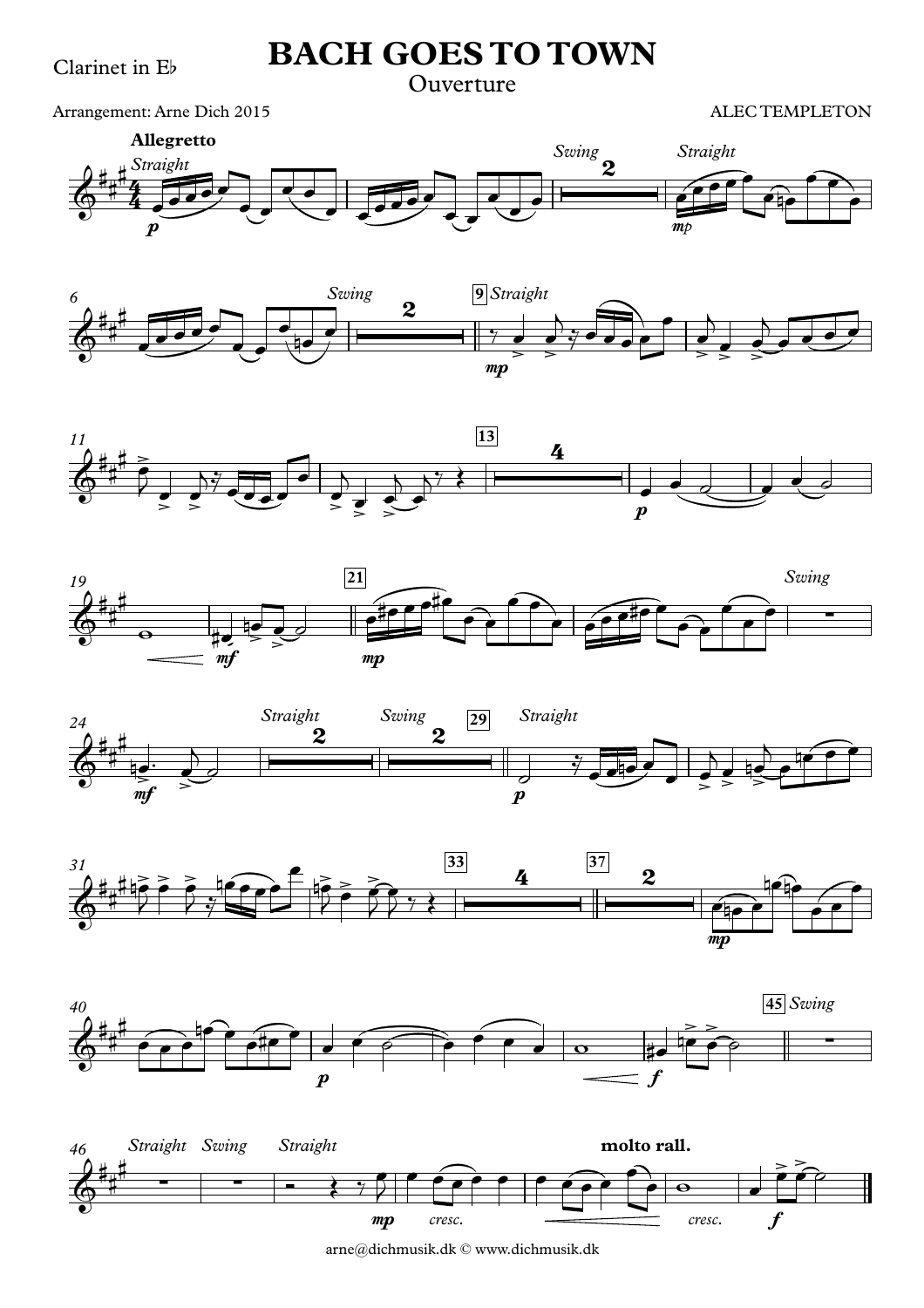#### Ouverture

Arrangement: Arne Dich 2015

ALEC TEMPLETON















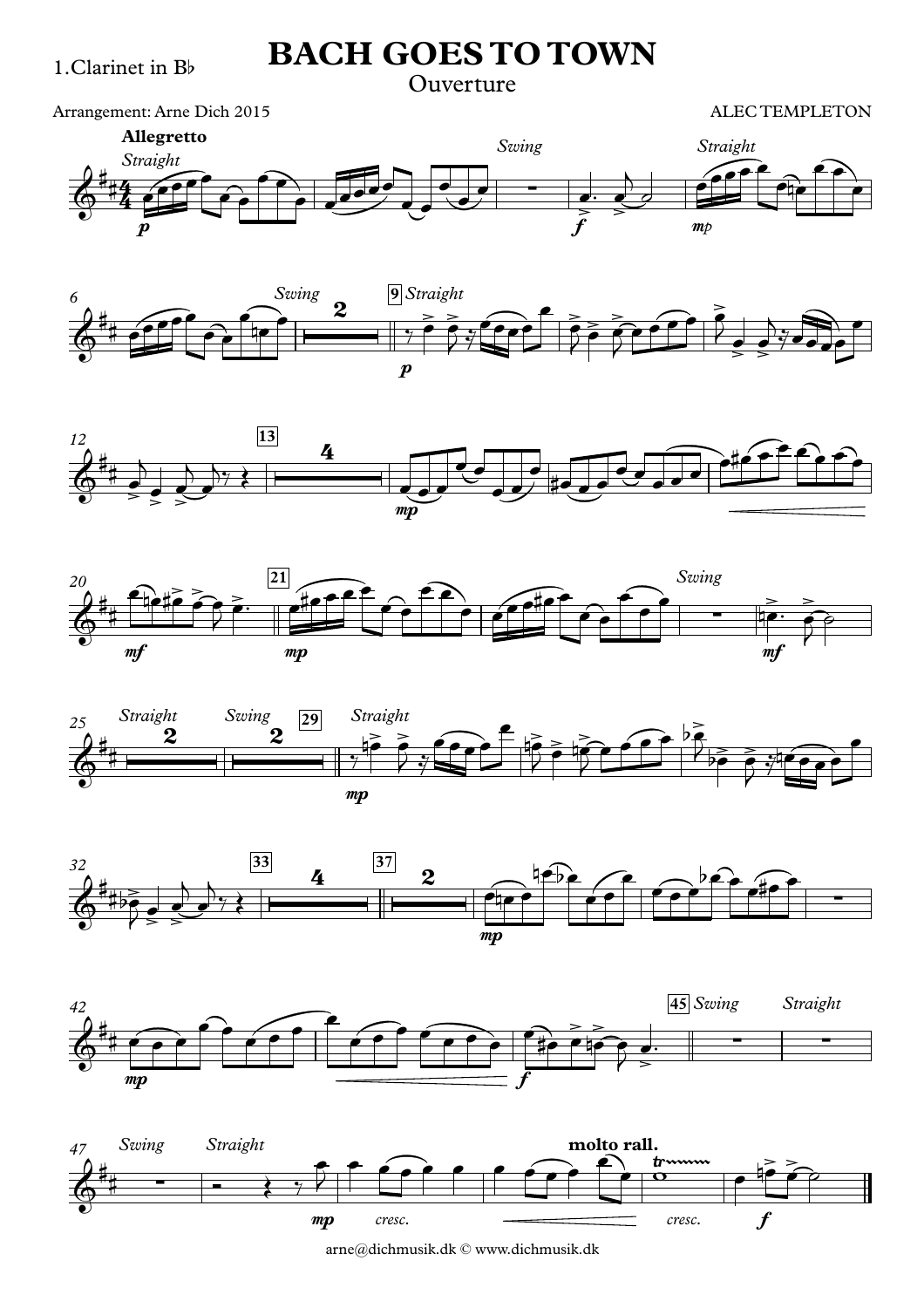#### Ouverture

Arrangement: Arne Dich 2015















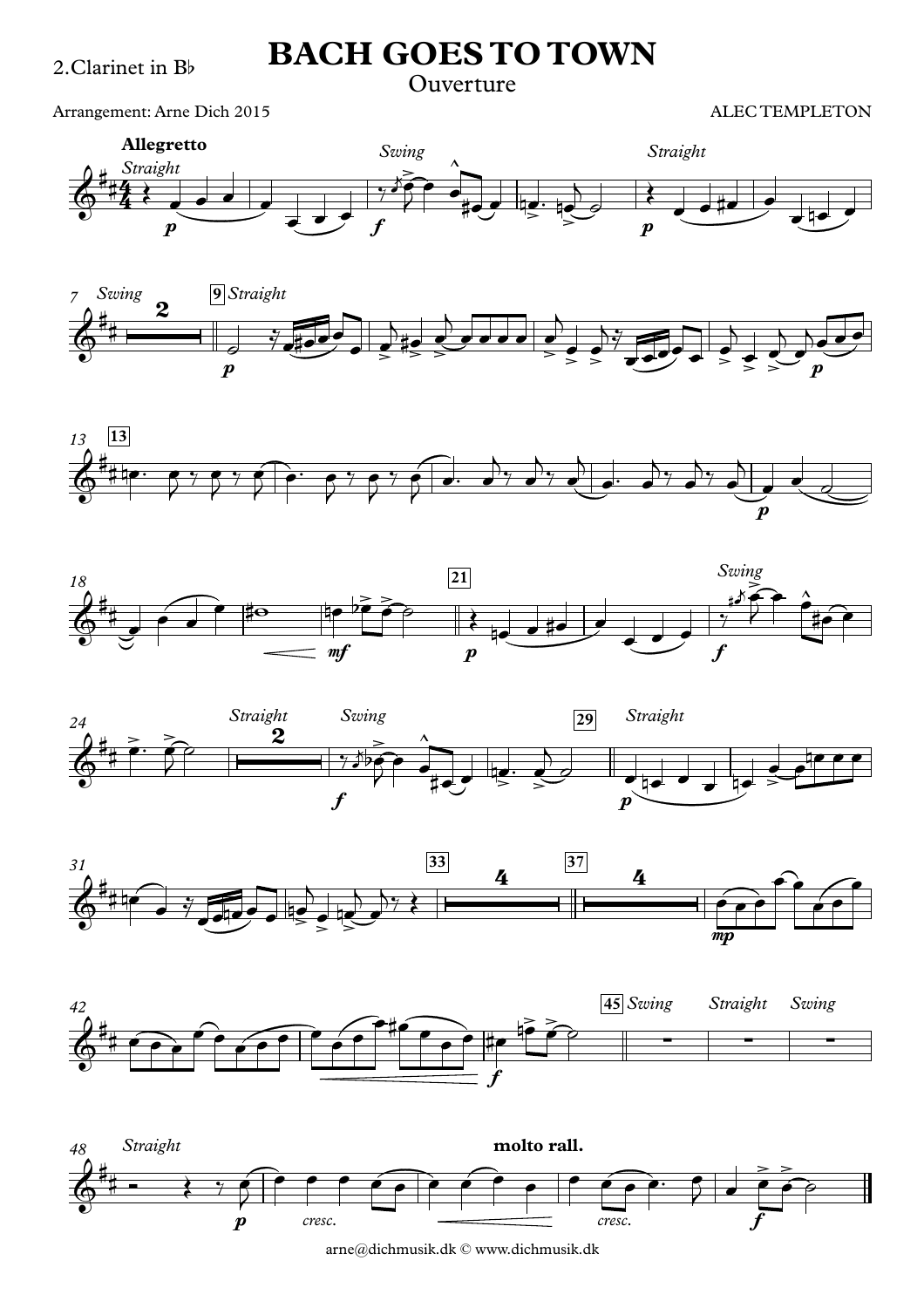#### Ouverture

Arrangement: Arne Dich 2015















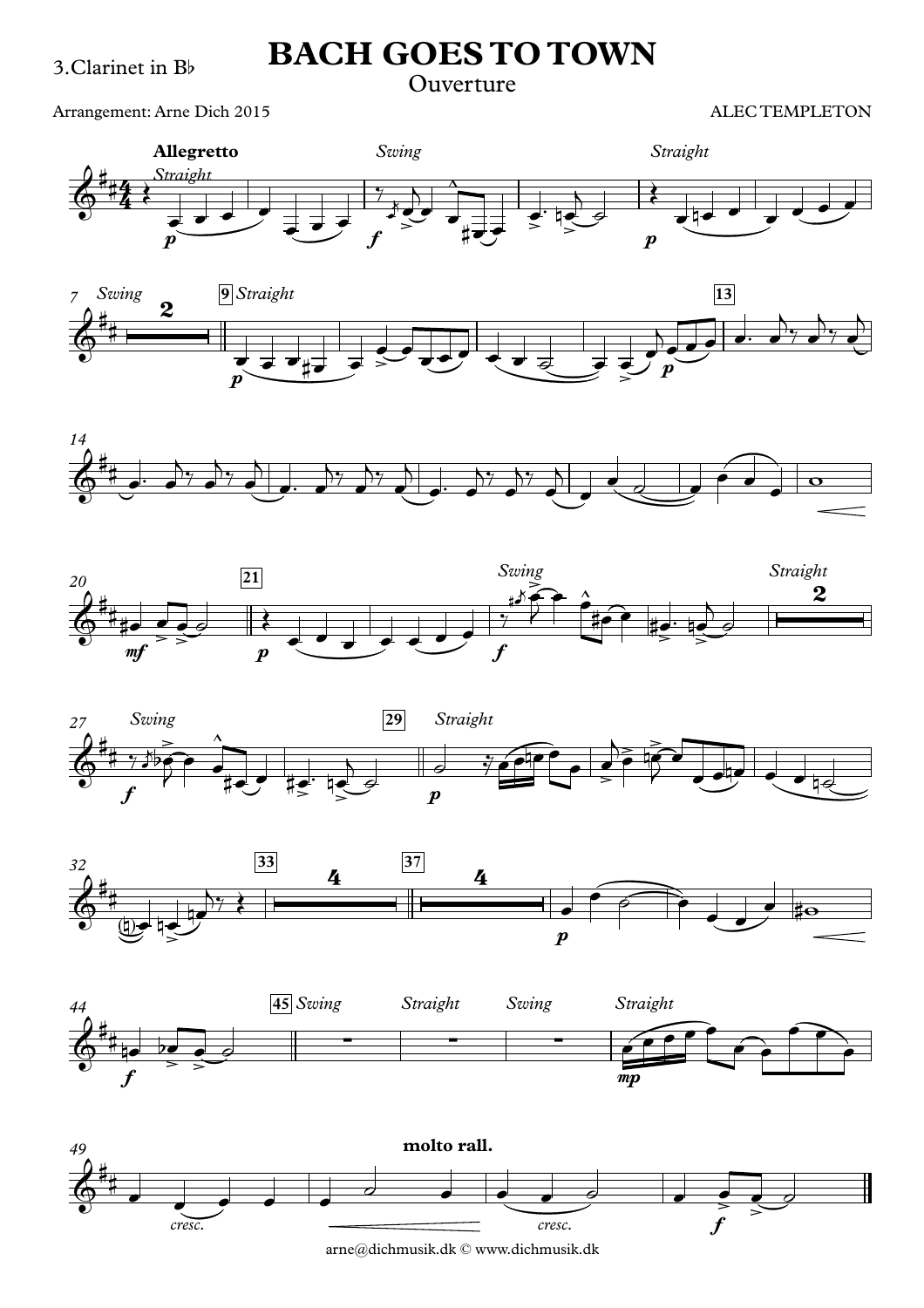Ouverture

Arrangement: Arne Dich 2015















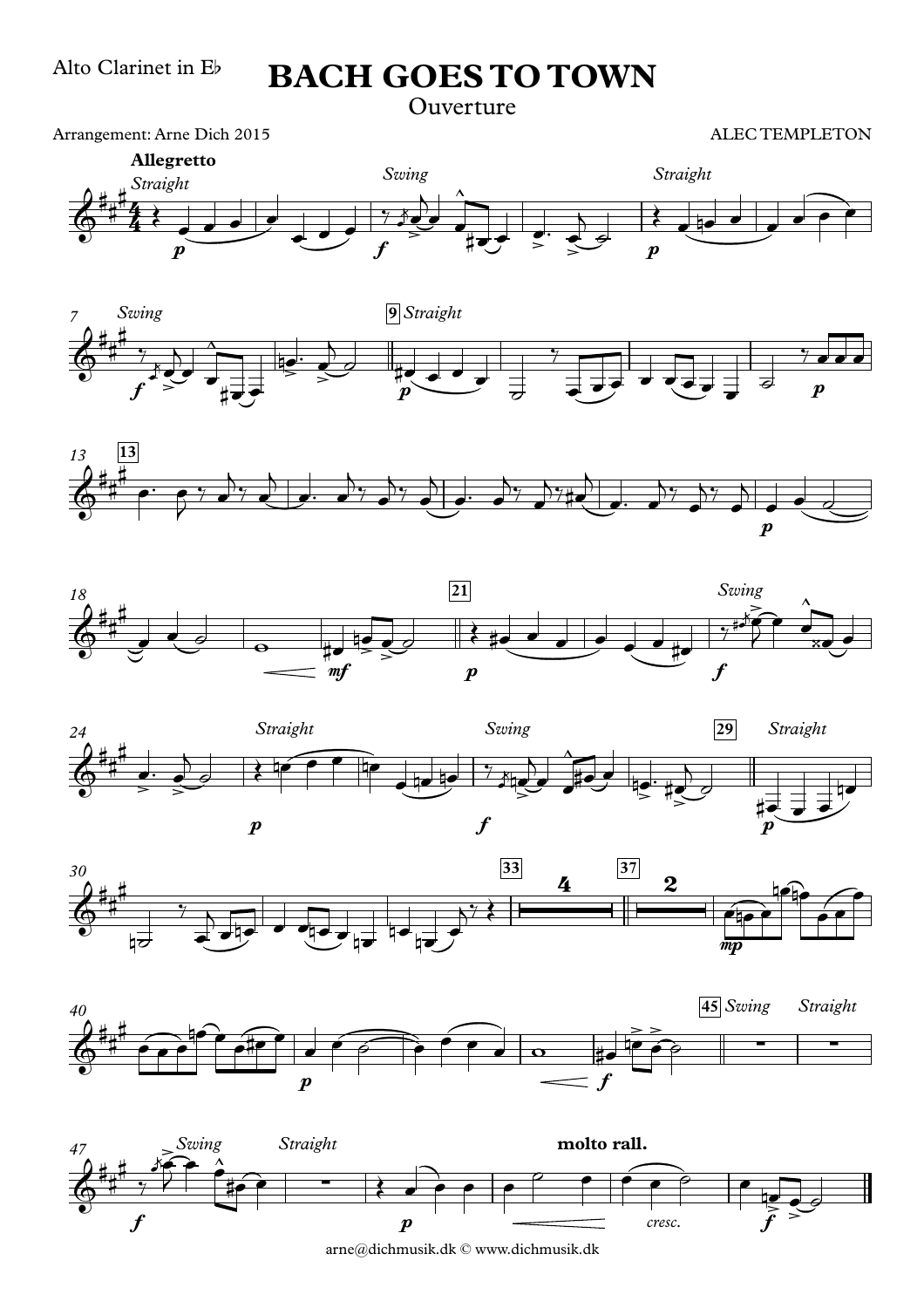#### Ouverture

Arrangement: Arne Dich 2015

















arne@dichmusik.dk © www.dichmusik.dk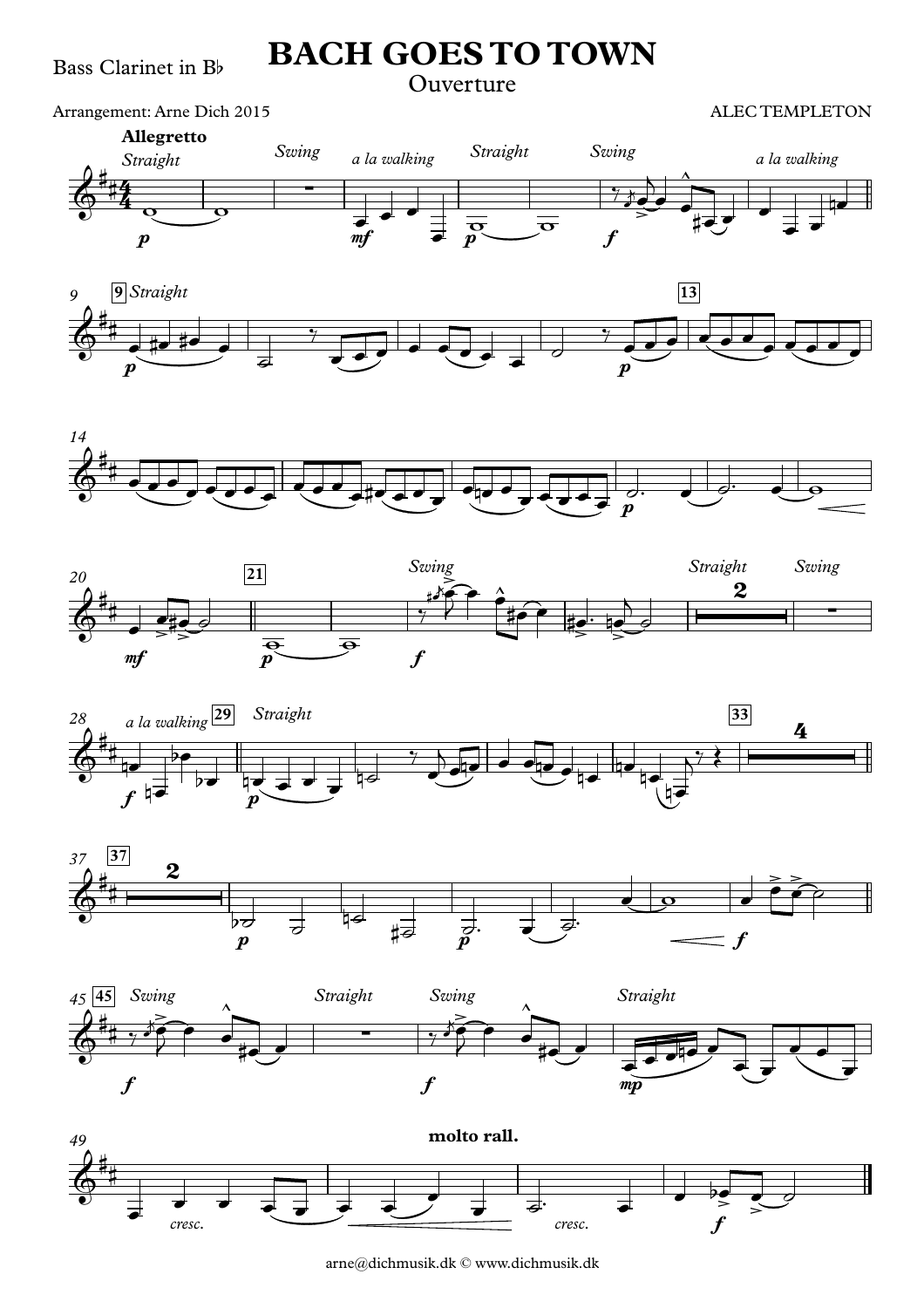#### Bassoon

### **BACH GOES TO TOWN**

#### Ouverture

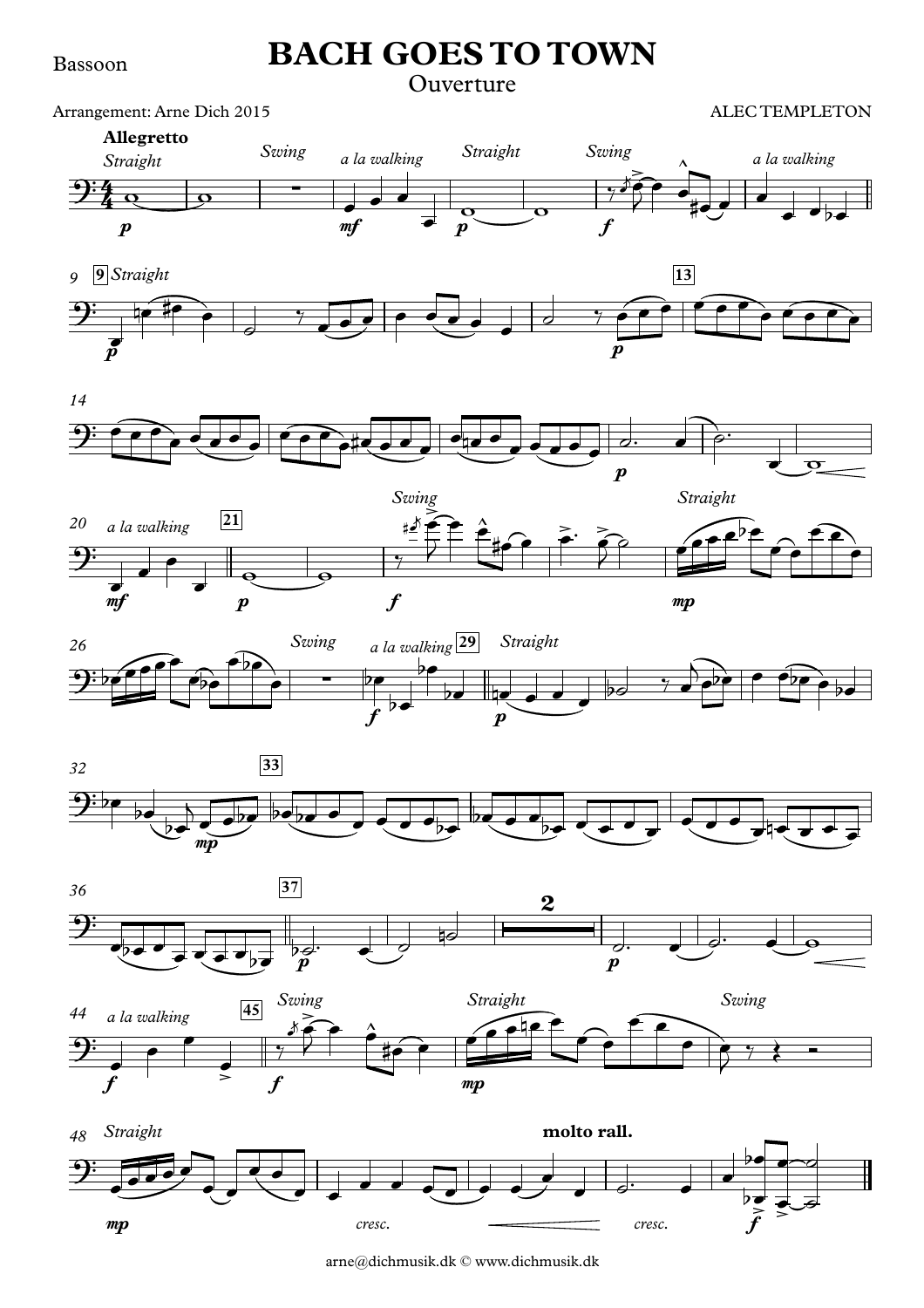#### **Ouverture**















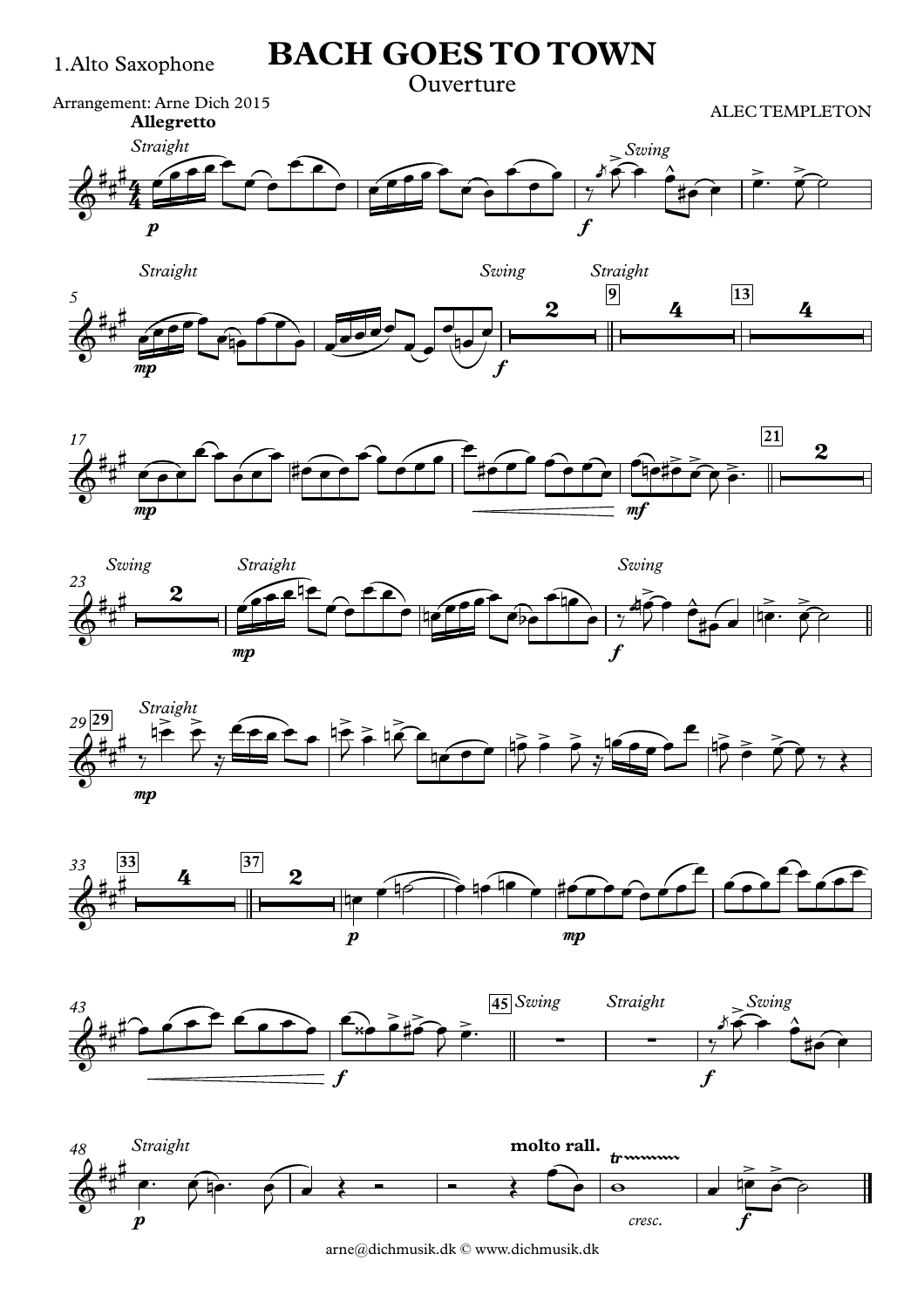#### Ouverture

Arrangement: Arne Dich 2015

ALEC TEMPLETON















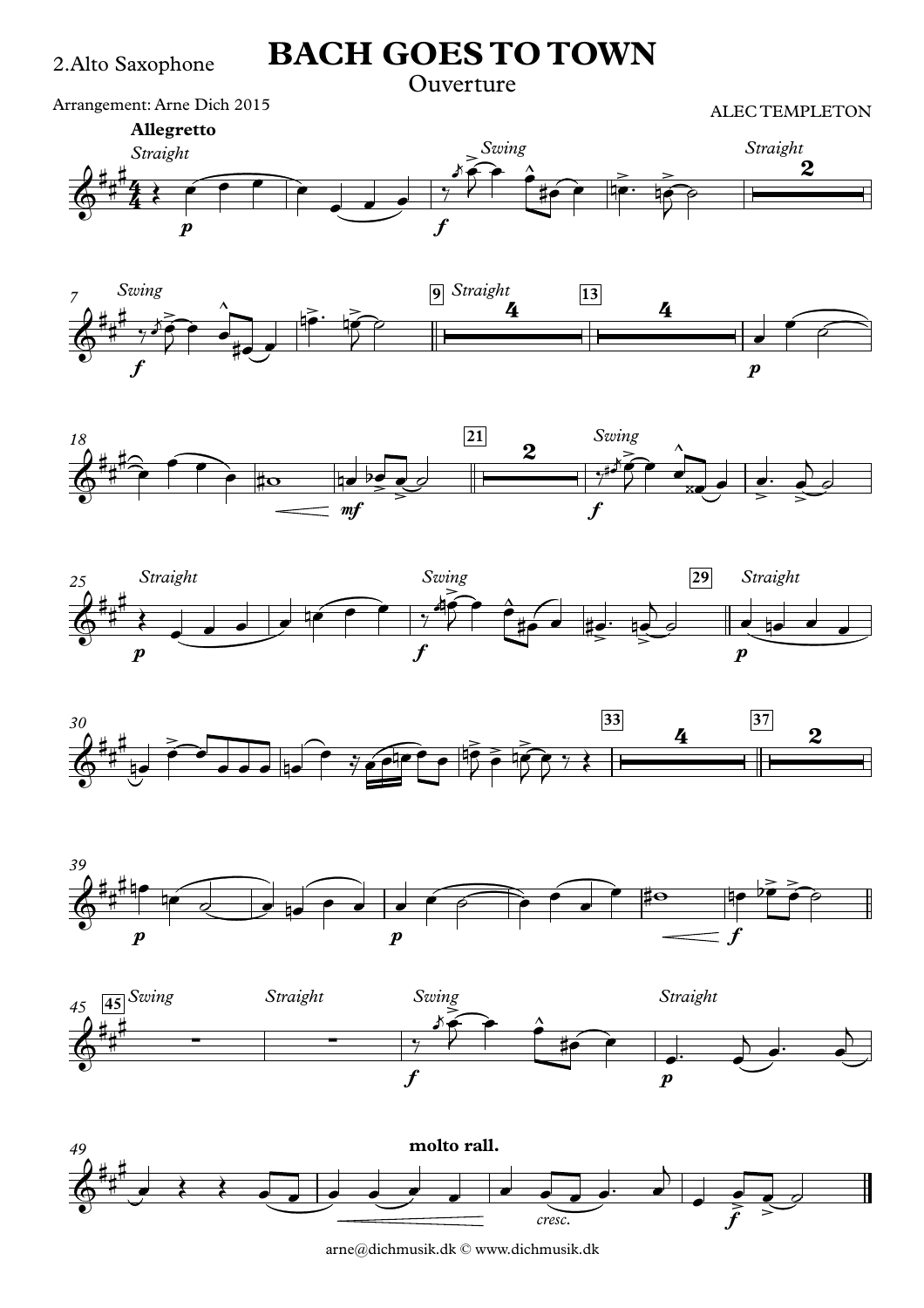#### Ouverture

Arrangement: Arne Dich 2015

ALEC TEMPLETON















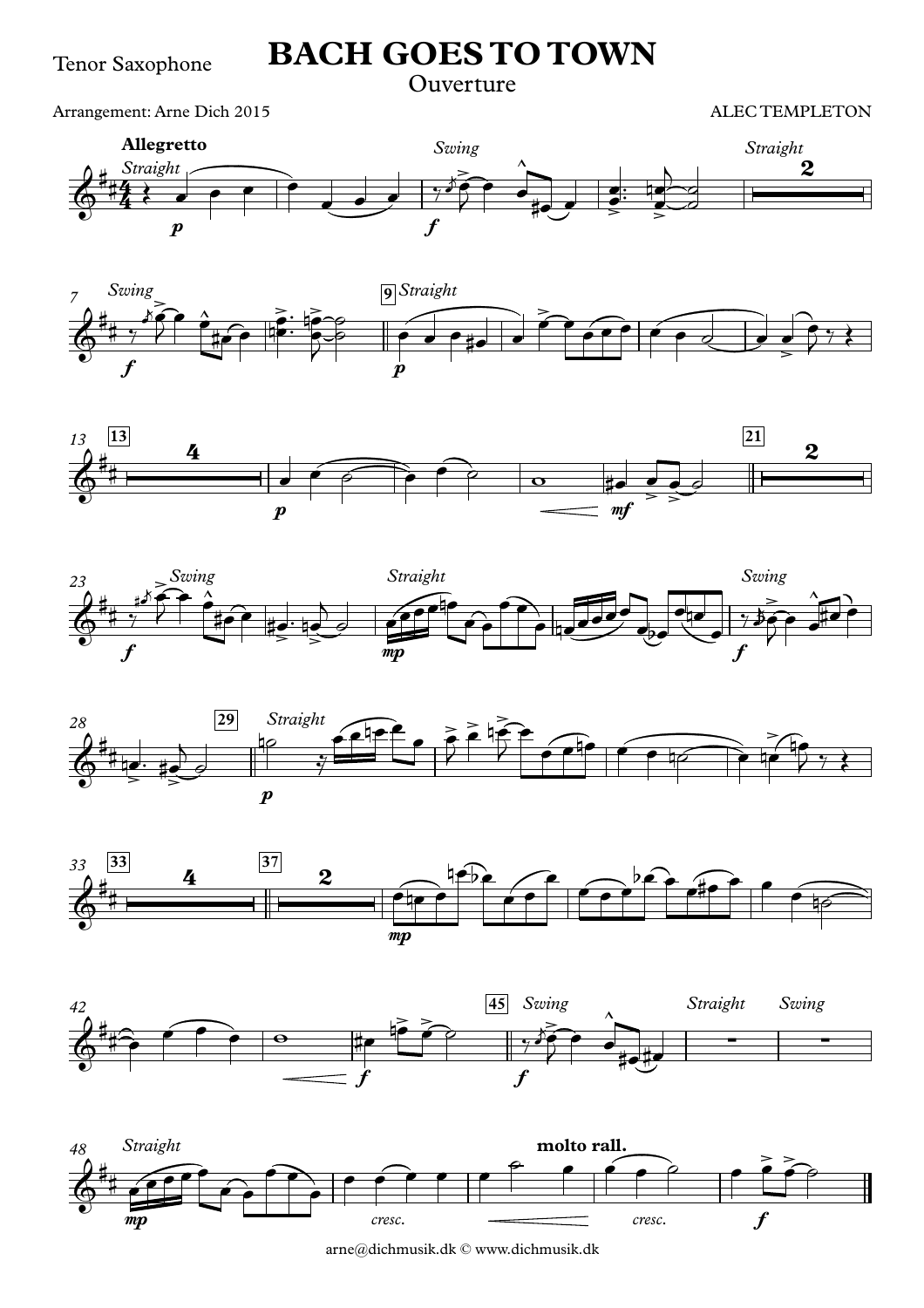Arrangement: Arne Dich 2015















arne@dichmusik.dk © www.dichmusik.dk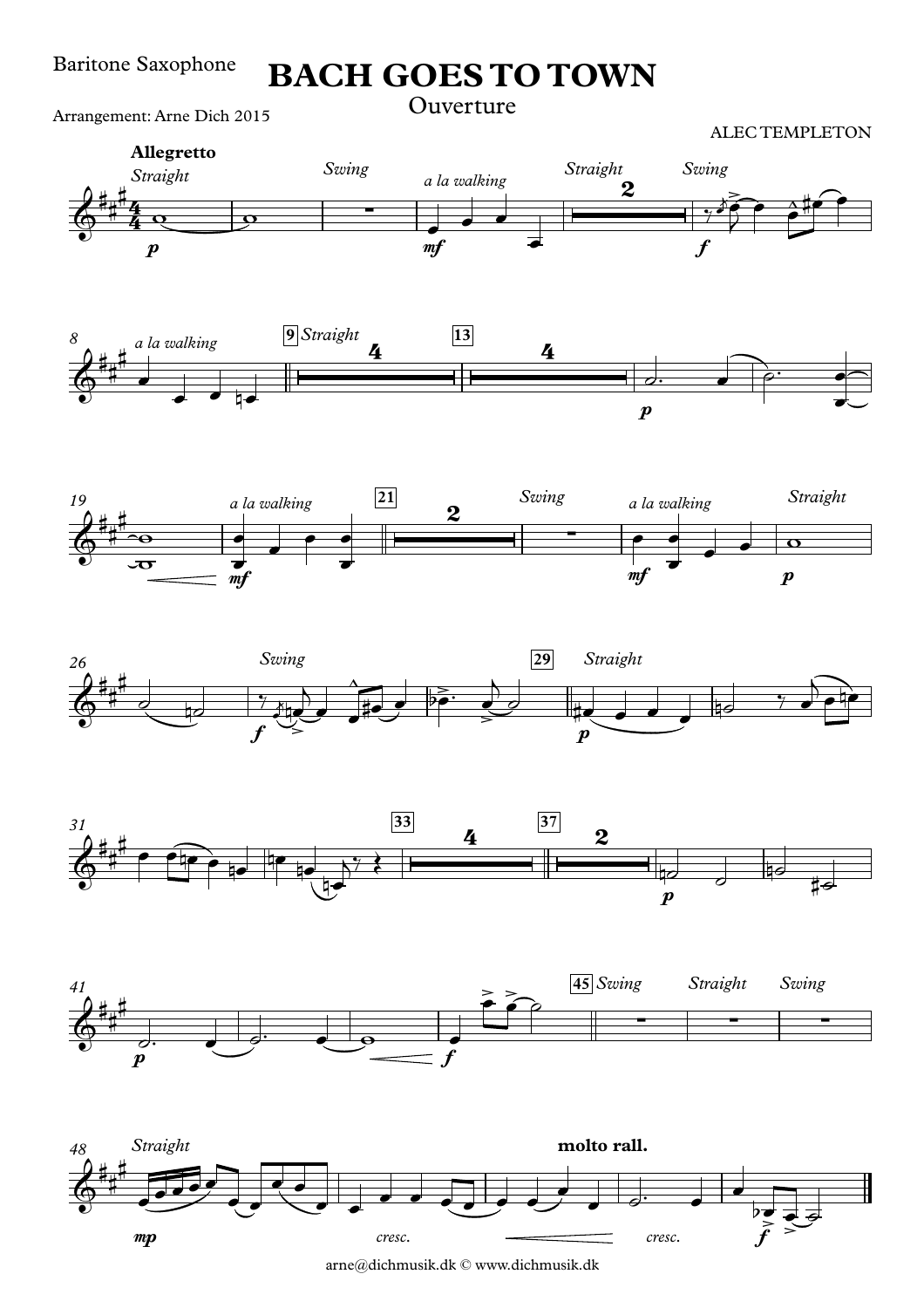Ouverture

Arrangement: Arne Dich 2015

ALEC TEMPLETON















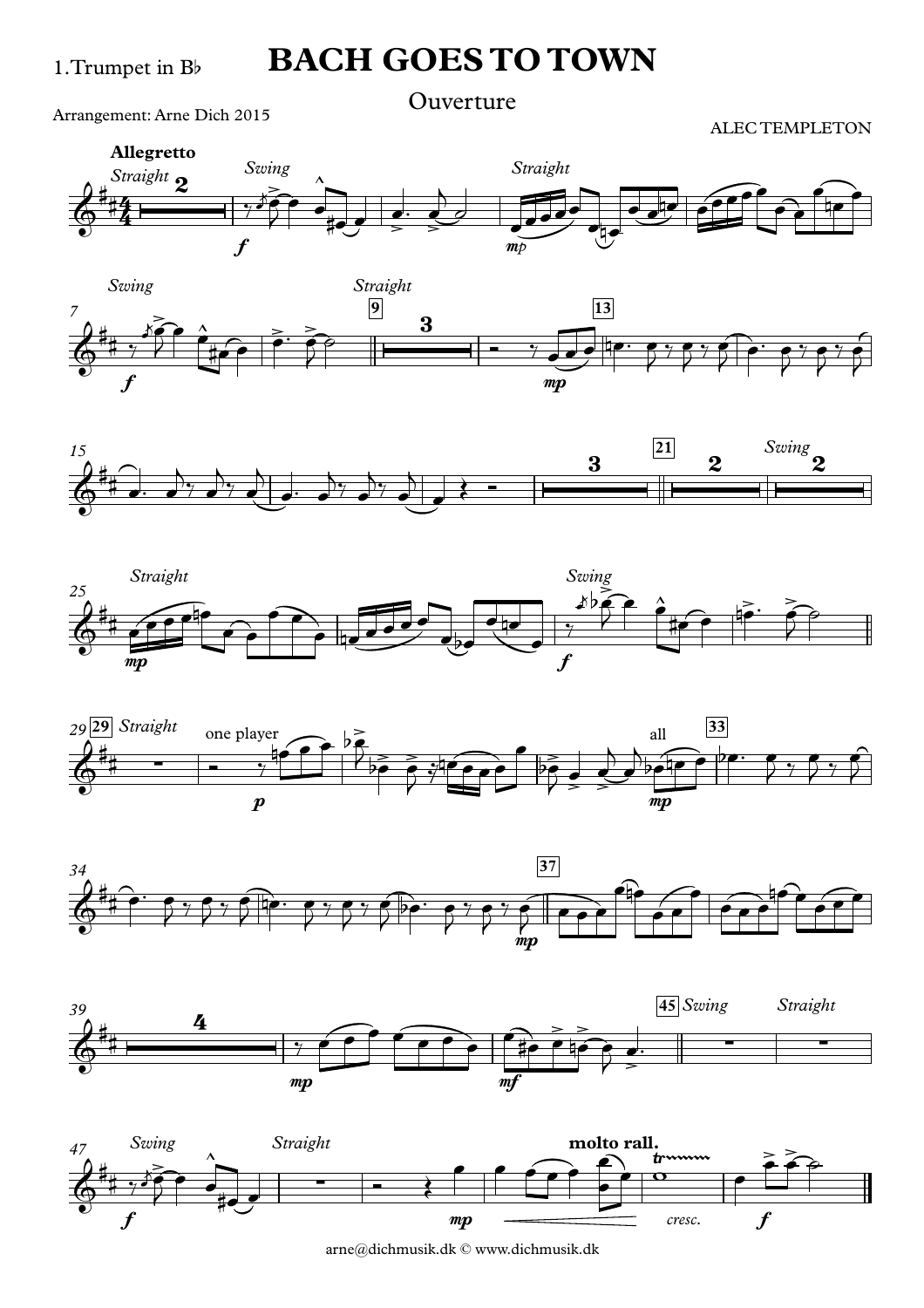Arrangement: Arne Dich 2015 **Ouverture** 













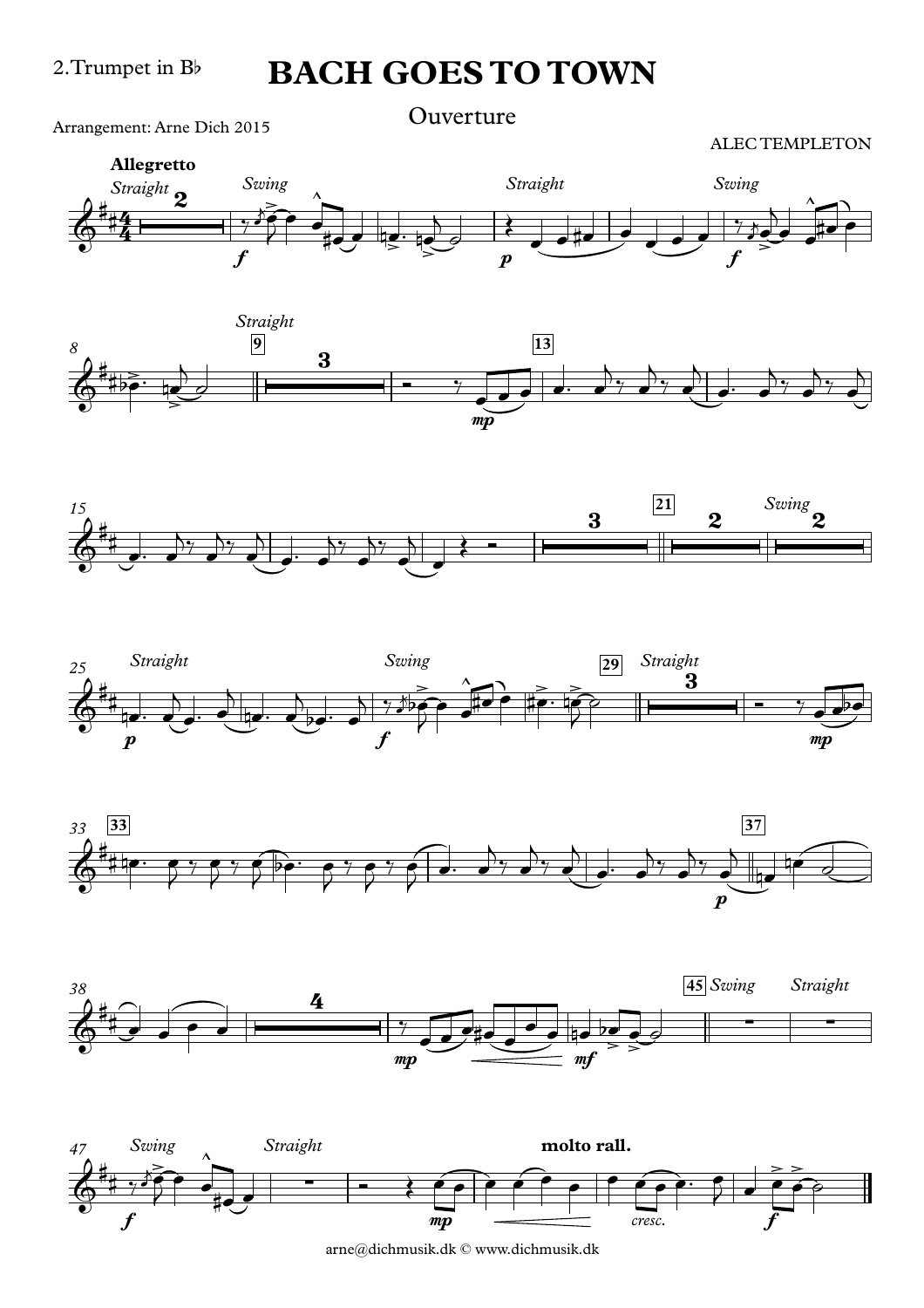### Ouverture

Arrangement: Arne Dich 2015















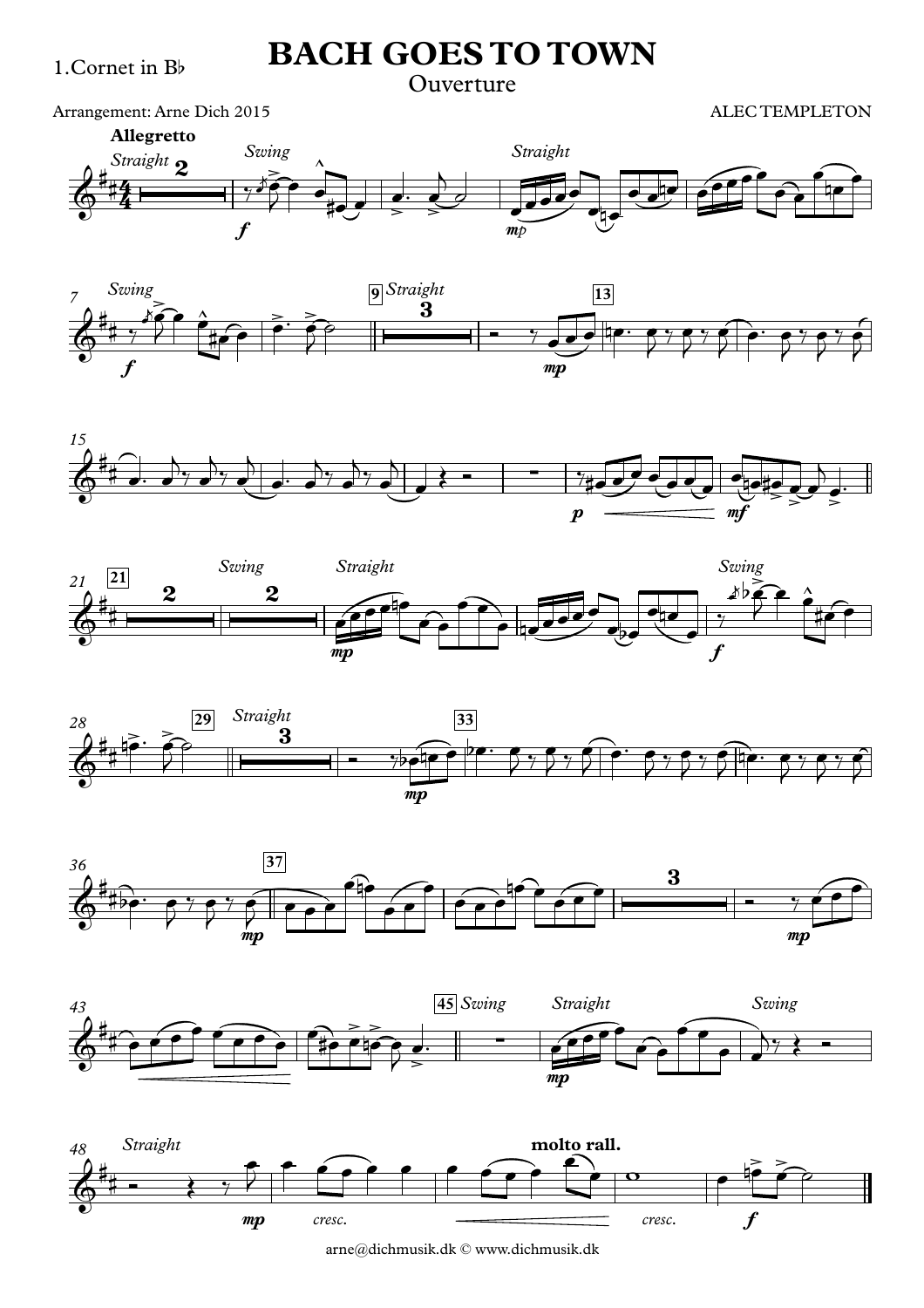Arrangement: Arne Dich 2015















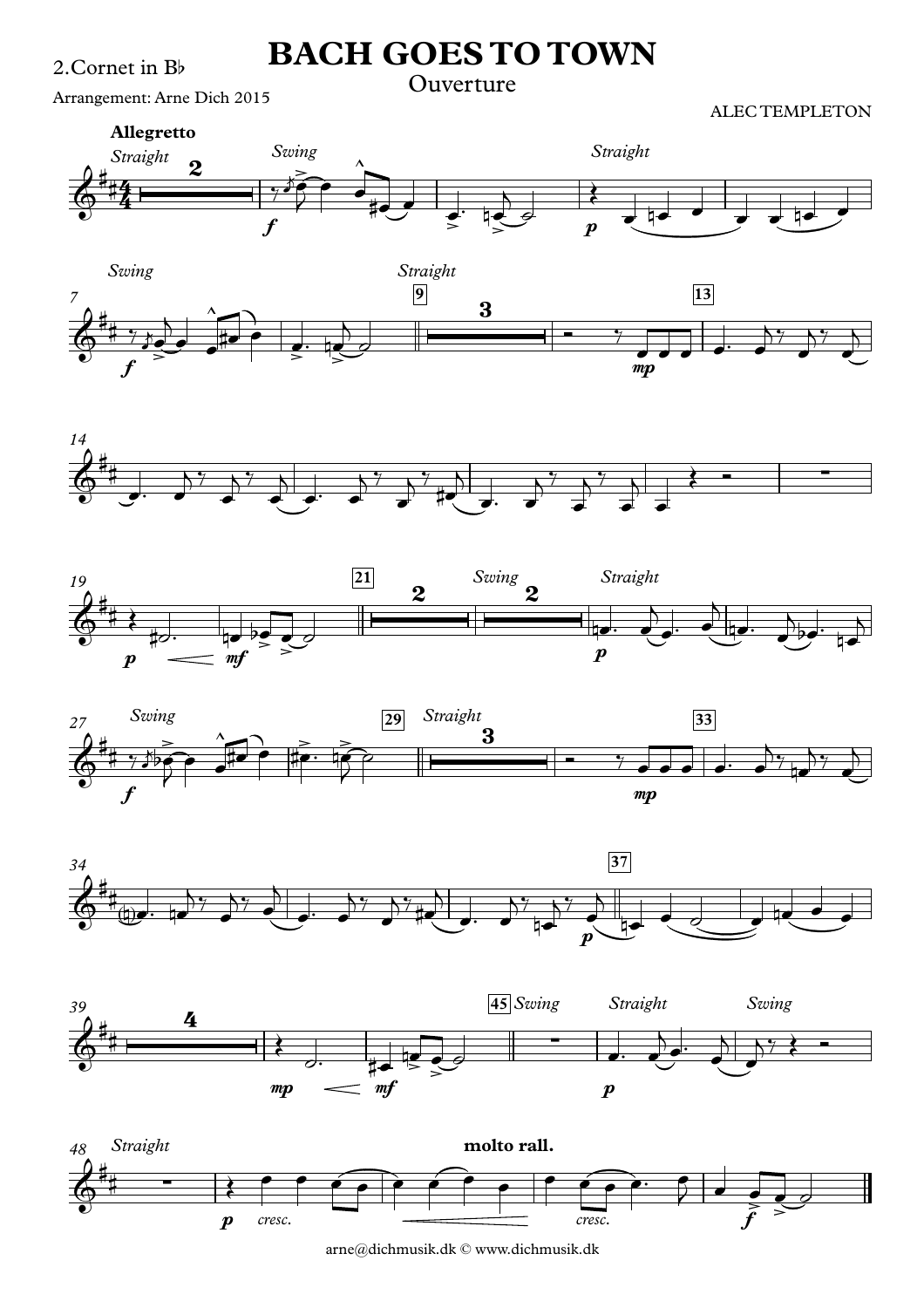1.Horn in F

**BACH GOES TO TOWN** 

#### Arrangement: Arne Dich 2015

ALEC TEMPLETON















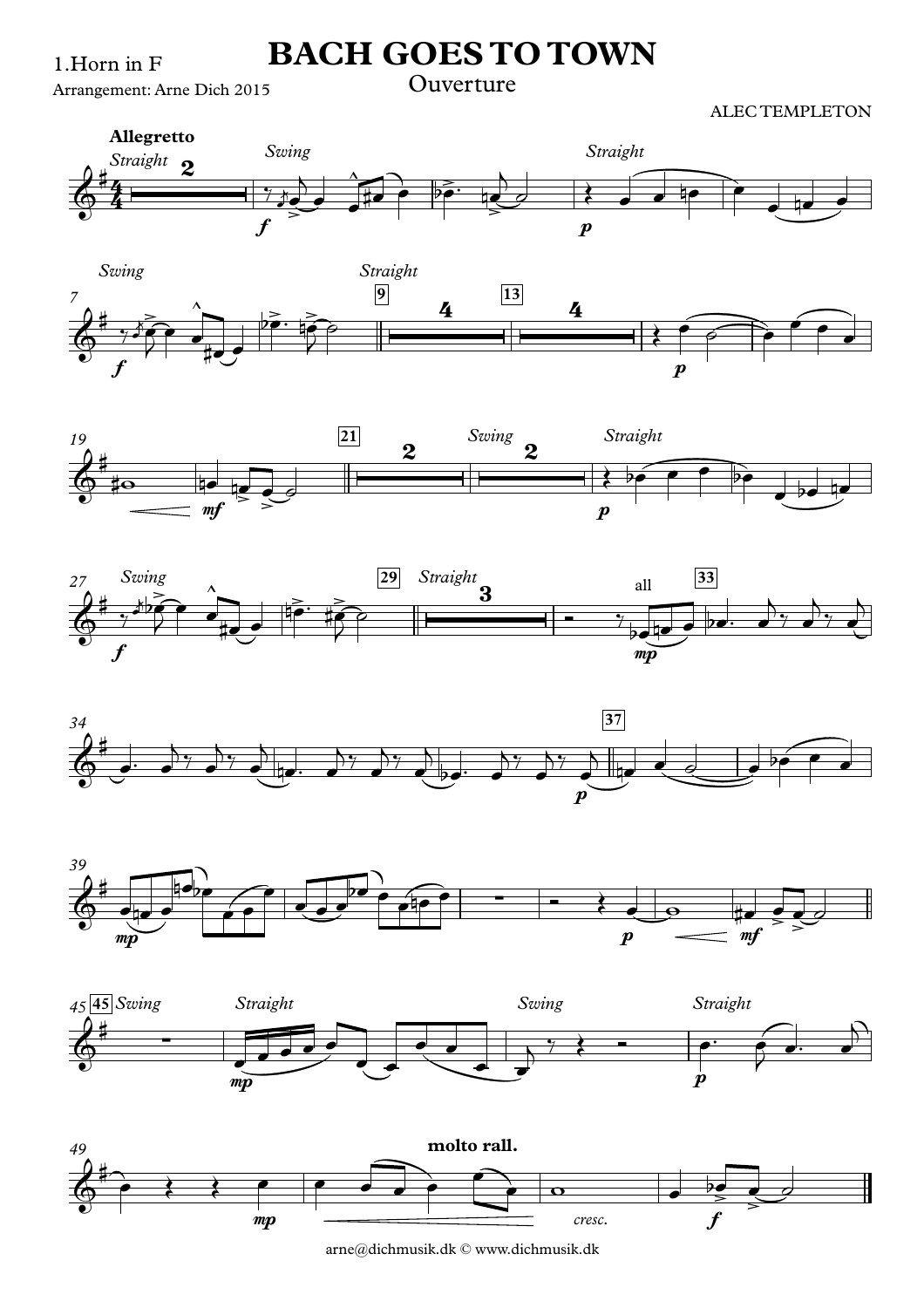Arrangement: Arne Dich 2015













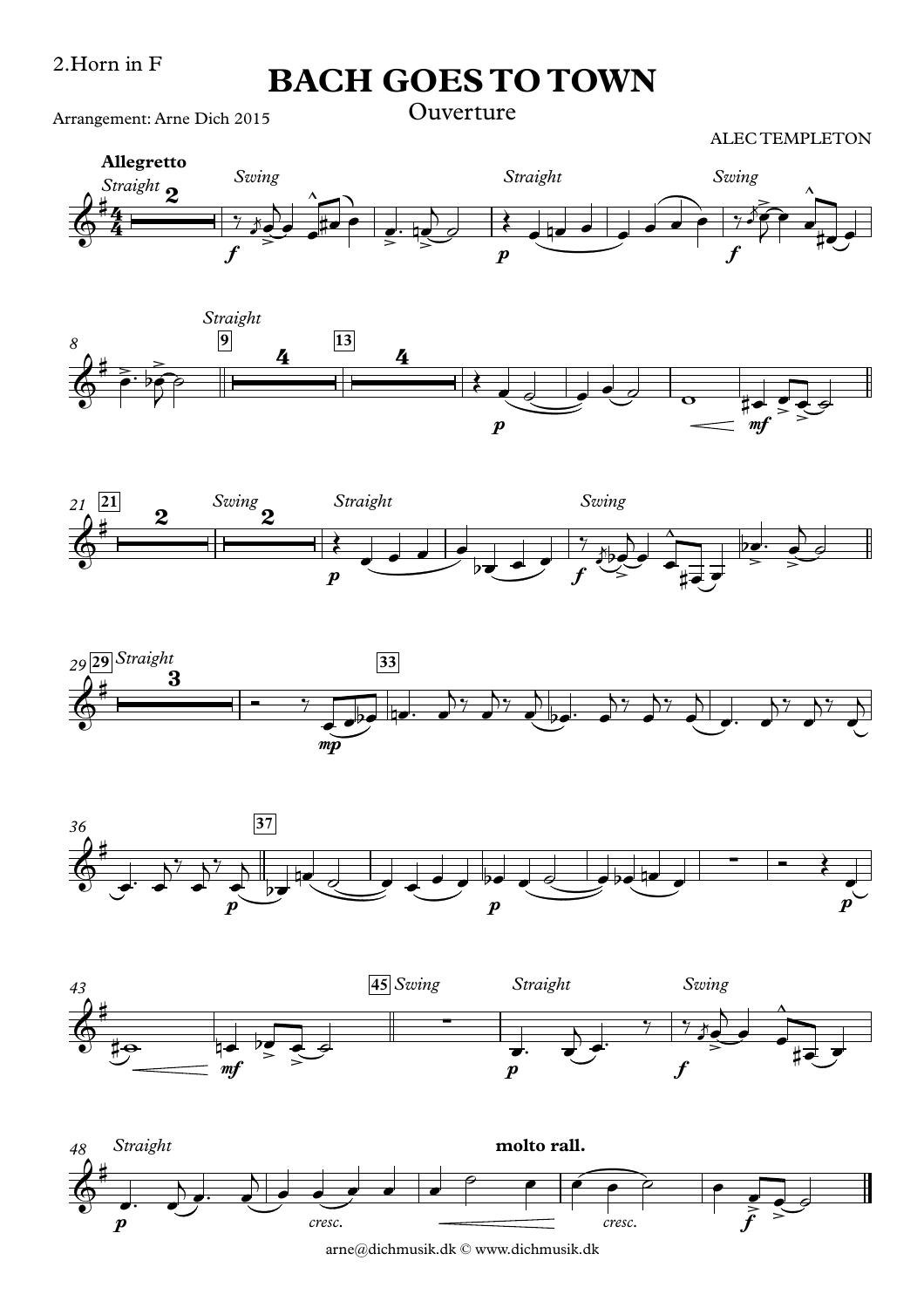1.Trombone

### **BACH GOES TO TOWN**











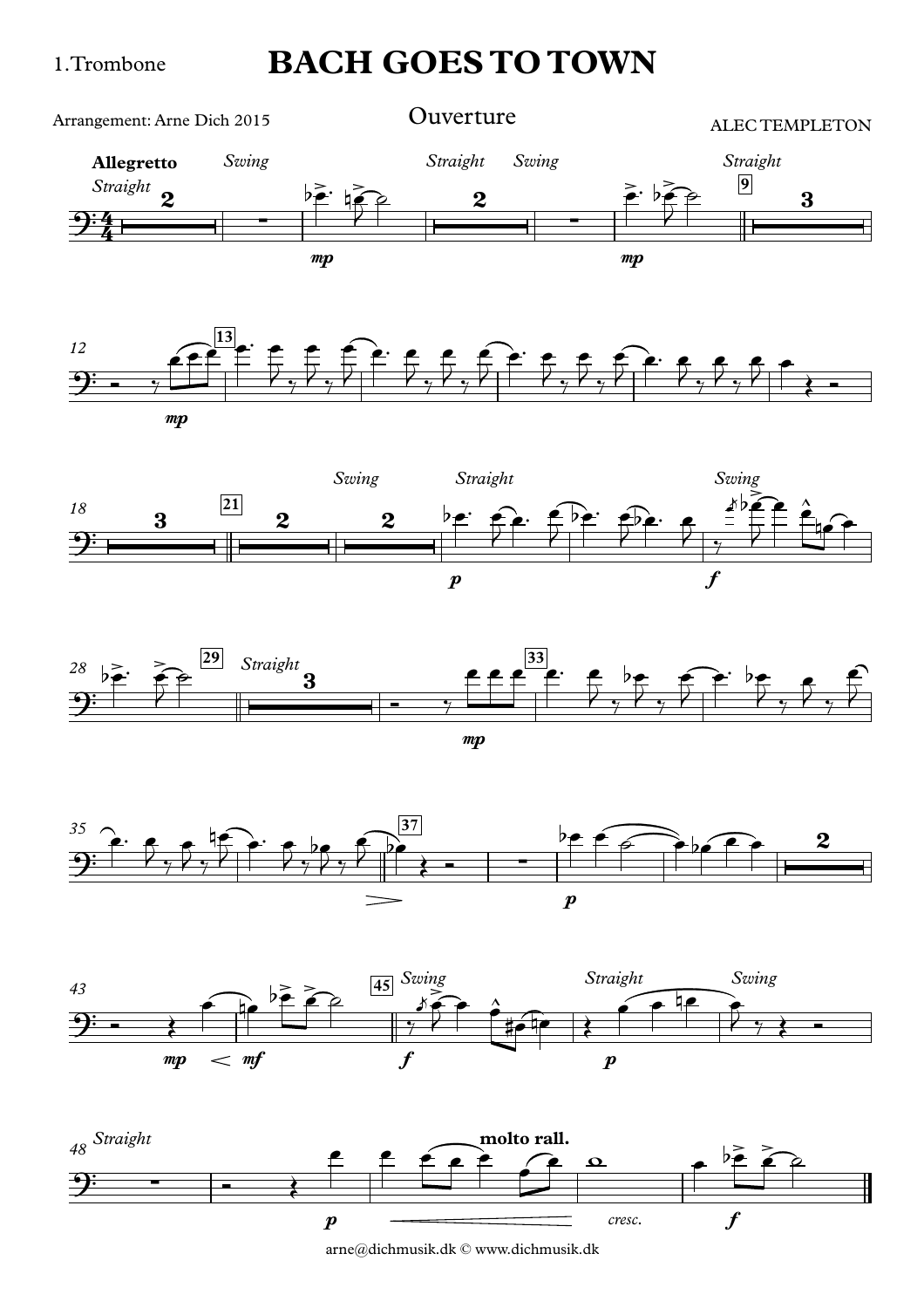#### 2.Trombone

### **BACH GOES TO TOWN**

Arrangement: Arne Dich 2015 **Ouverture** 















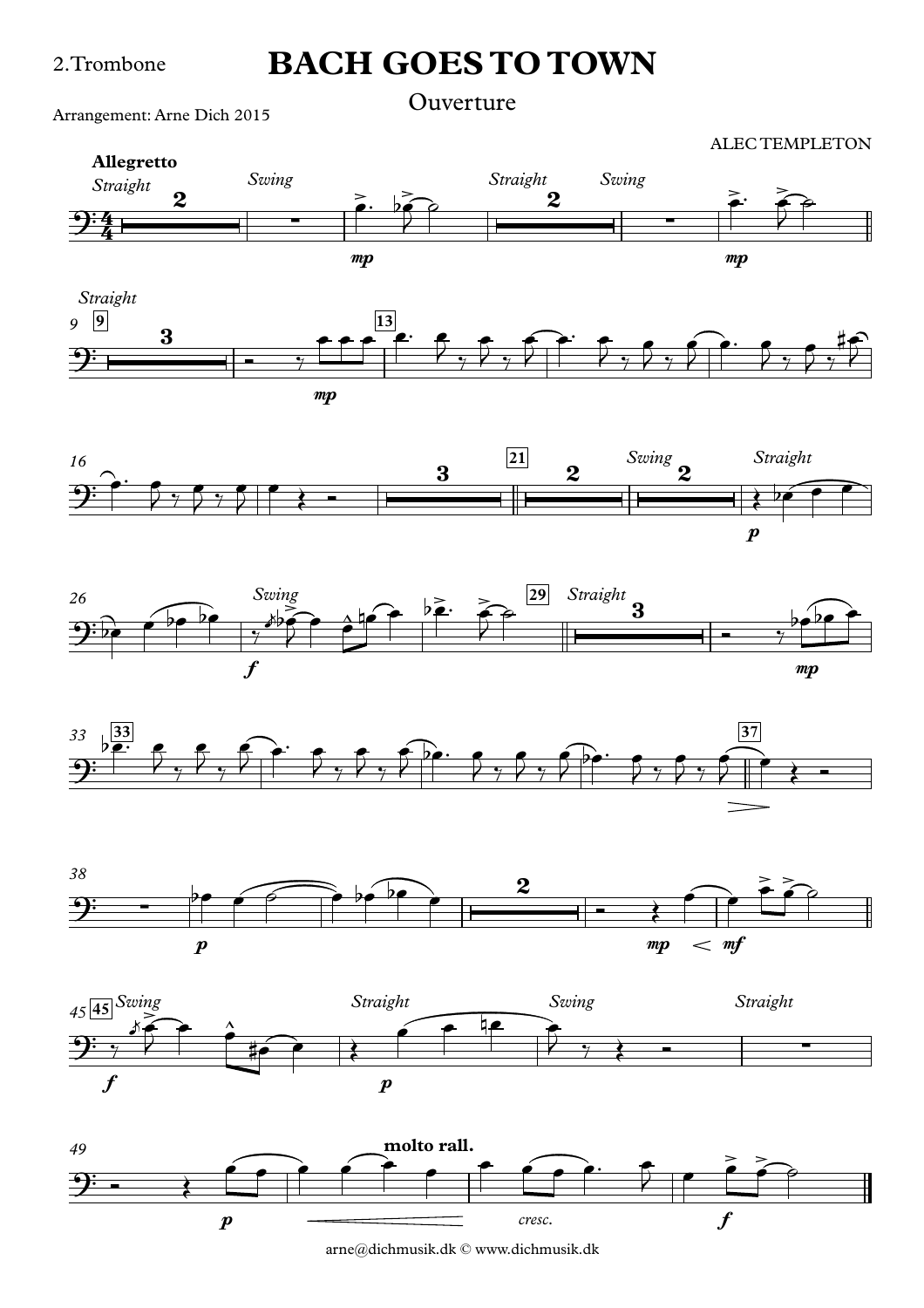#### 3.Trombone

### **BACH GOES TO TOWN**

 $mp$  and  $mp$  and  $mp$  and  $mp$  and  $mp$ **Allegretto** *Straight Swing Straight Swing Straight* **9**  $rac{2}{4}$  $\frac{2}{4}$   $\frac{2}{4}$ 2 <sup>∑</sup> <sup>&</sup>gt; <sup>&</sup>gt; <sup>2</sup>  $\frac{5}{2}$   $\frac{9}{2}$  3 ALEC TEMPLETON<br>Straight Arrangement: Arne Dich 2015 **Ouverture**  $\frac{2}{\sqrt{2}}$  $\frac{1}{2}$  $\phi$  $\overrightarrow{pe}$   $\overrightarrow{ep}$  $\frac{1}{2}$  $\phi$   $\qquad$ 











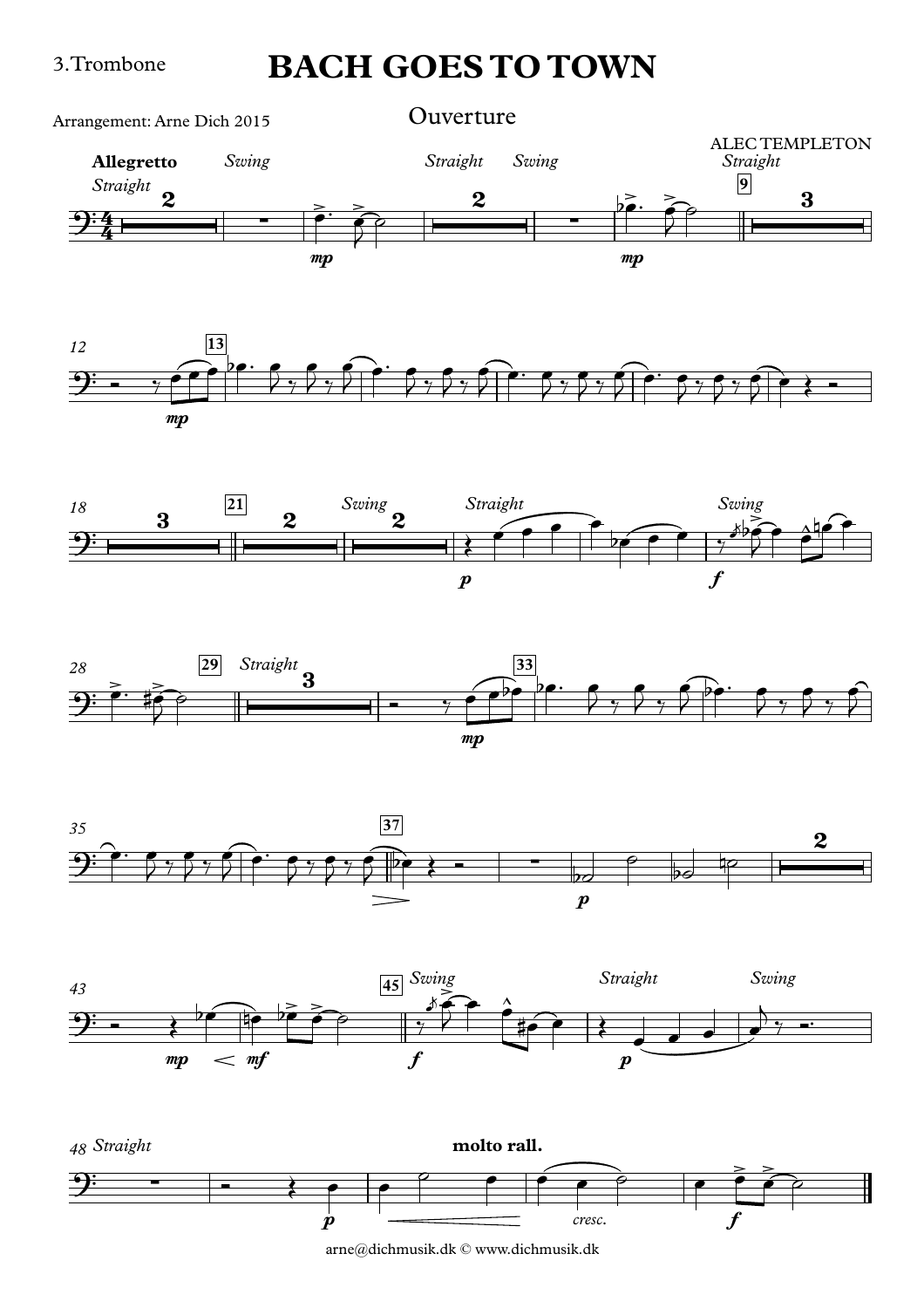Bass Trombone

### **BACH GOES TO TOWN**











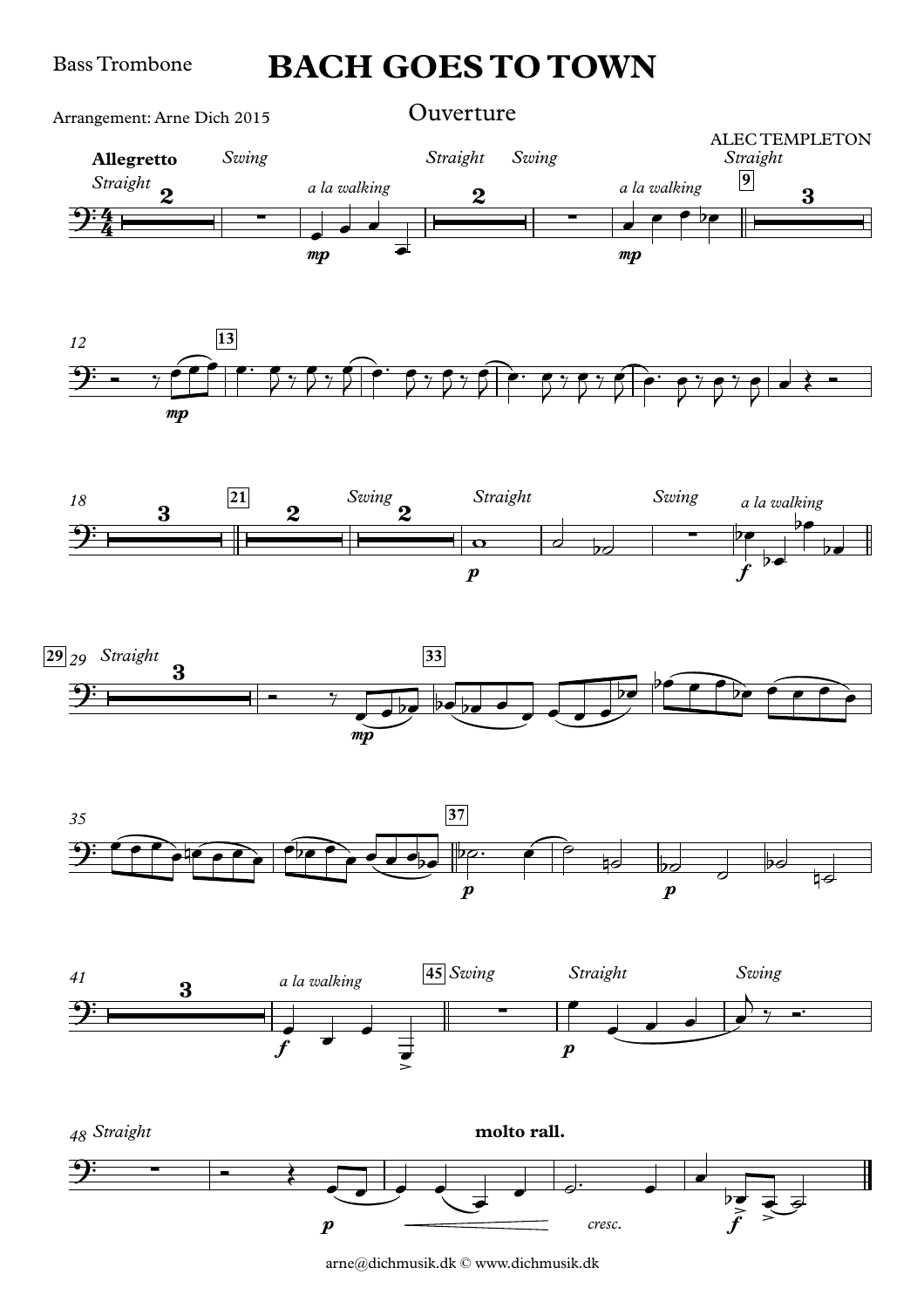#### Baritone

**BACH GOES TO TOWN**

Ouverture

Arrangement: Arne Dich 2015

ALEC TEMPLETON















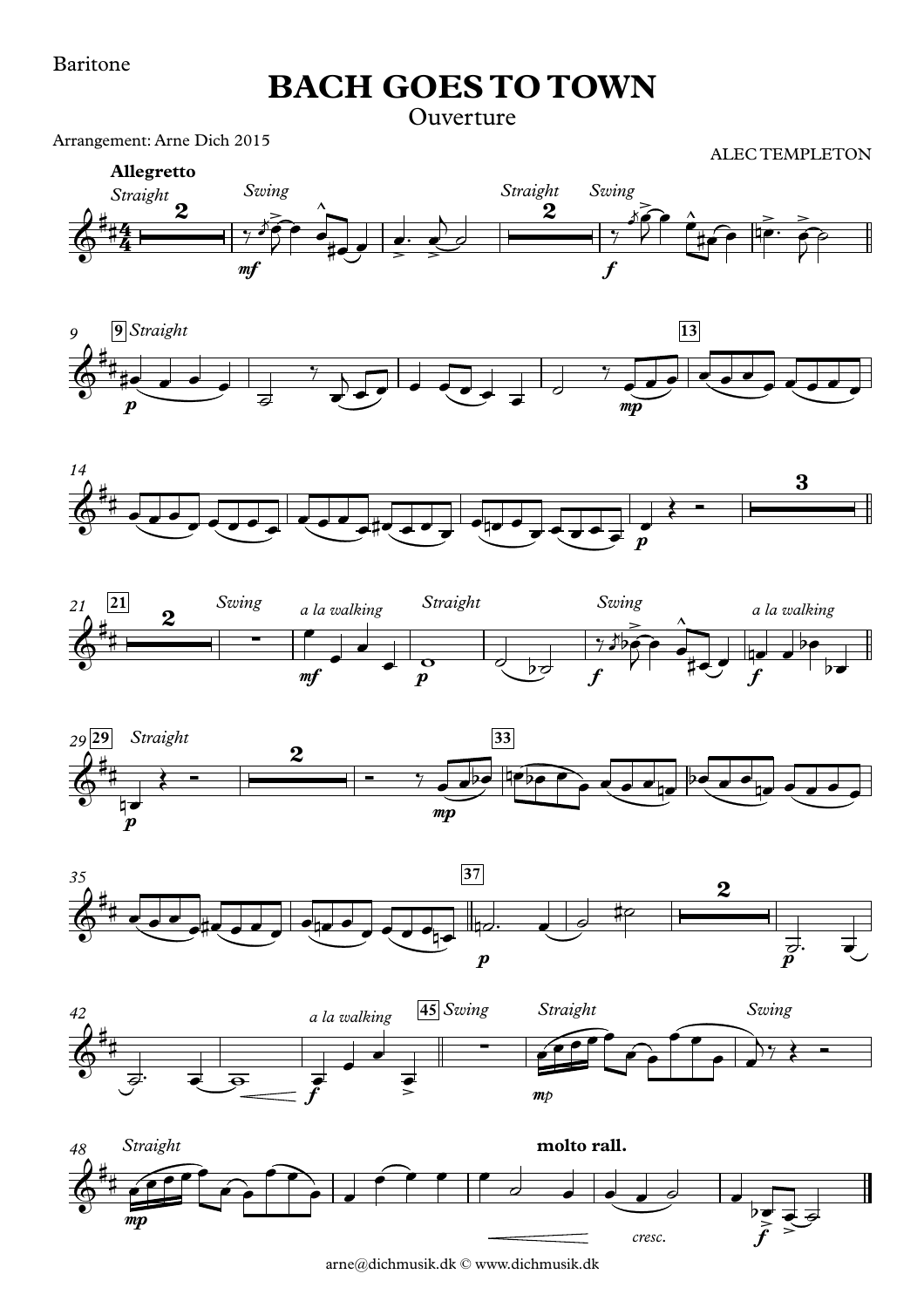#### Tuba

### **BACH GOES TO TOWN**

### Ouverture

Arrangement: Arne Dich 2015

















arne@dichmusik.dk © www.dichmusik.dk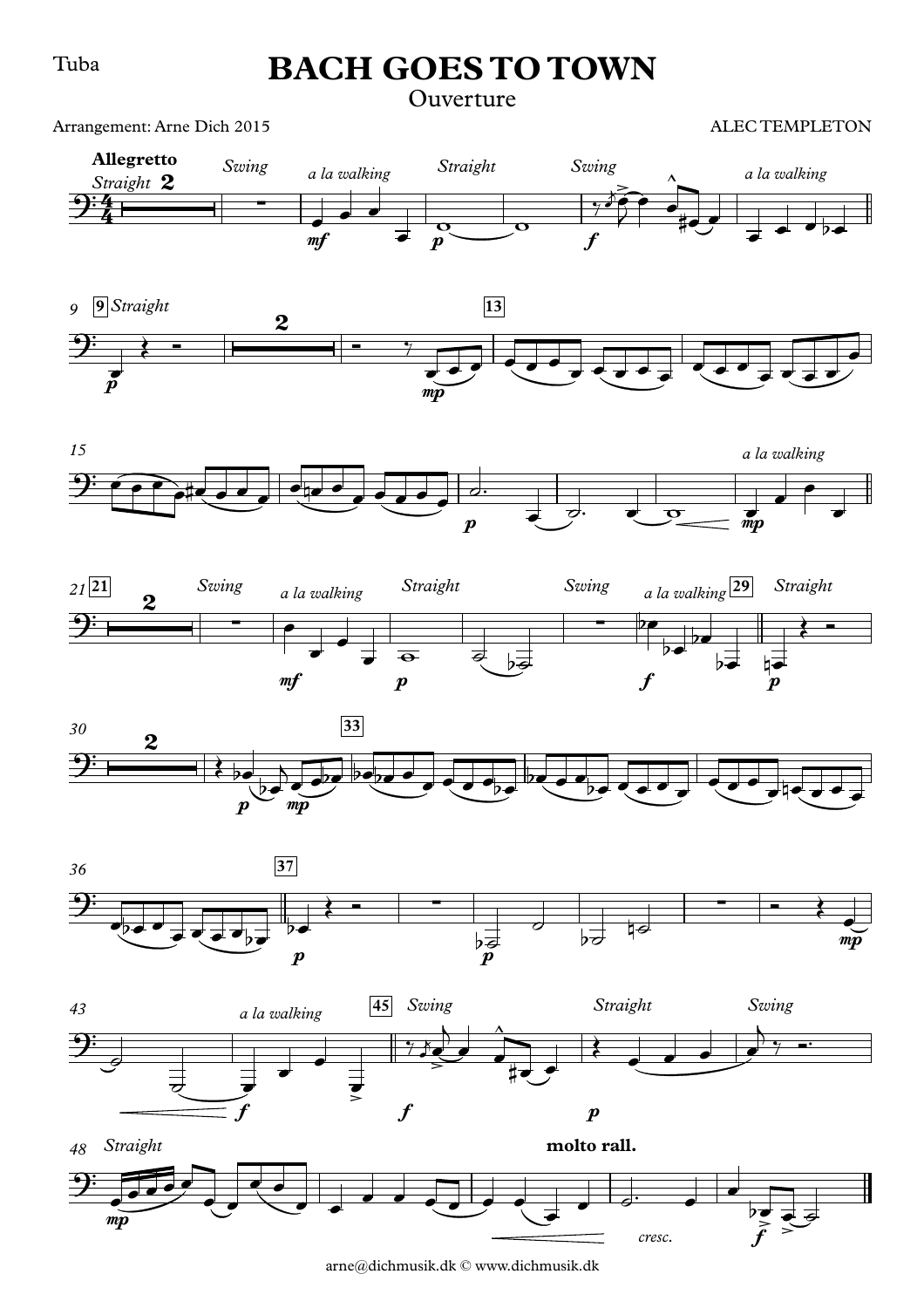#### Timpani Percussion

### **BACH GOES TO TOWN**

Arrangement: Arne Dich 2015 **Ouverture** 

ALEC TEMPLETON

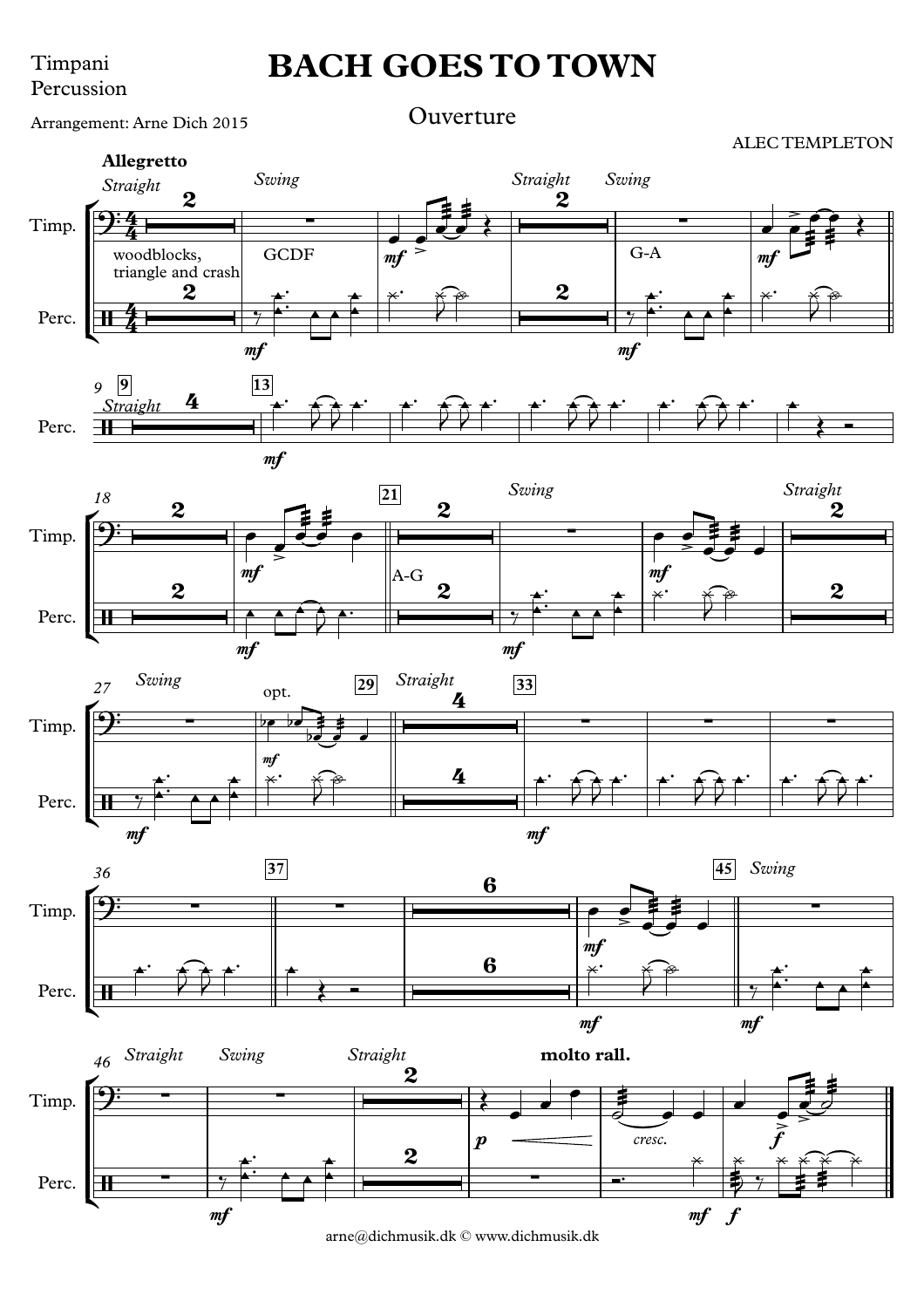Baritone

### **BACH GOES TO TOWN**

### **Ouverture**

Arrangement: Arne Dich 2015

















[arne@dichmusik.dk](mailto:arne@dichmusik.dk) © [www.dichmusik.dk](http://www.dichmusik.dk)